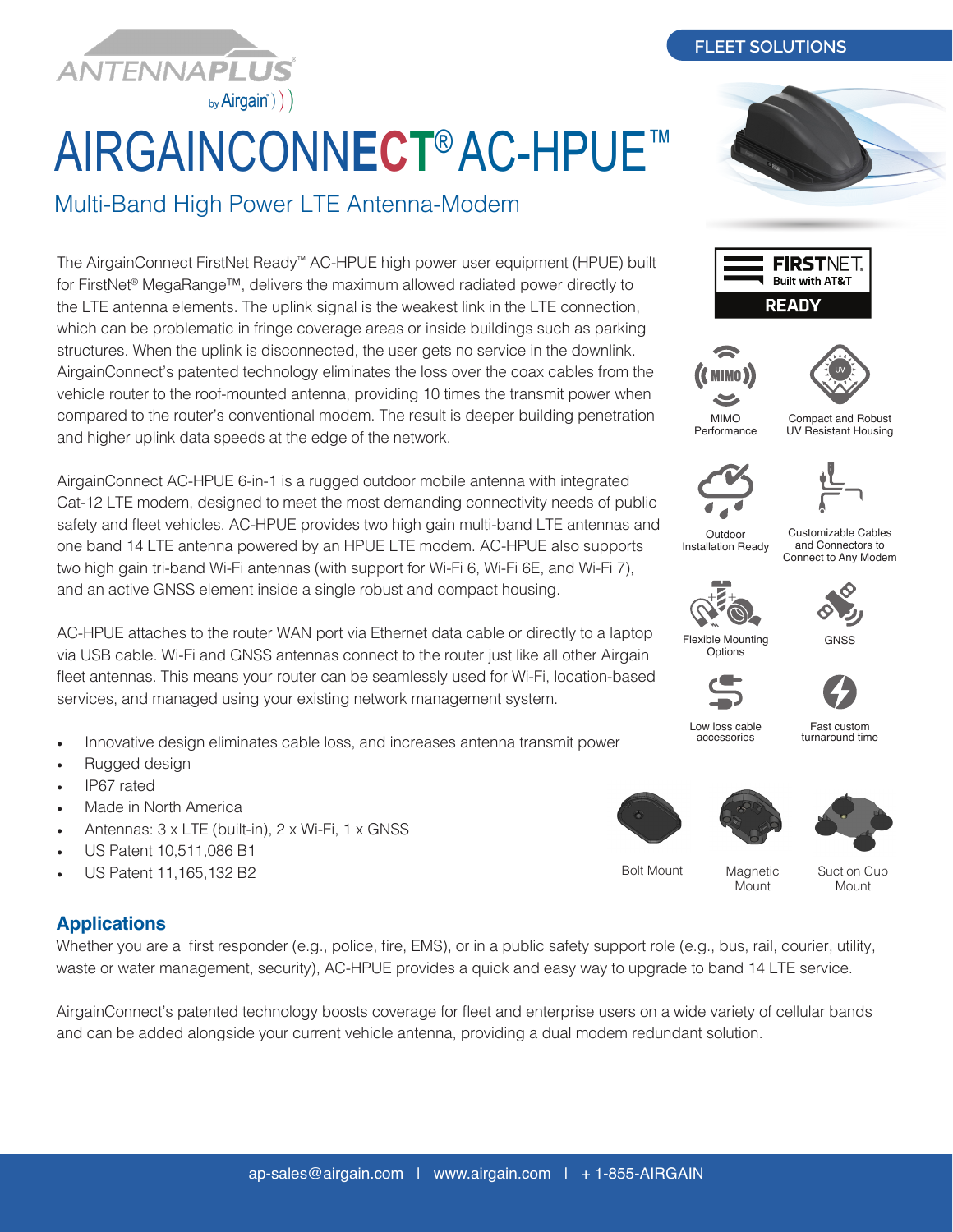

## AIRGAINCONNECT® AC-HPUE™

# **Standard Configurations**

| <b>Black</b>                      | White                                                                                                                           |                                                                                                                                    |
|-----------------------------------|---------------------------------------------------------------------------------------------------------------------------------|------------------------------------------------------------------------------------------------------------------------------------|
| AC-HPUE-C3W2G-Q-S-BL-5M           | AC-HPUE-C3W2G-Q-S-WH-5M                                                                                                         | 3xLTE, 2xWi-Fi, 1xGNSS (includes 5 m/16.4 ft cables and flat gasket)                                                               |
| AC-HPUE-C3W2G-Q-S-I2C-BL-5M       | 3xLTE, 2xWi-Fi, 1xGNSS (includes 5 m/16.4 ft cables, flat gasket, and<br>AC-HPUE-C3W2G-Q-S-I2C-WH-5M<br><b>FAKRA</b> connector) |                                                                                                                                    |
| AC-HPUE-C3-Q-S-BL-5M              | AC-HPUE-C3-Q-S-WH-5M                                                                                                            | 3xLTE (includes 5 m/16.4 ft cables and flat gasket)                                                                                |
| AC-HPUE-C3W2G-Q-F15021-BL-5M      | AC-HPUE-C3W2G-Q-F15021-WH-5M                                                                                                    | 3xLTE, 2xWi-Fi, 1xGNSS (includes 5 m/16.4 ft cables and modified gasket<br>for 2021+ Ford F-150, F-250 and F-350)                  |
| AC-HPUE-C3W2G-Q-F15021-I2C-BL-5M  | AC-HPUE-C3W2G-Q-F15021-I2C-WH-5M                                                                                                | 3xLTE, 2xWi-Fi, 1xGNSS (includes 5 m/16.4 ft cables, modified gasket for<br>2021+ Ford F-150, F-250 and F-350 and FAKRA connector) |
| AC-HPUE-C3-Q-F15021-BL-5M         | AC-HPUE-C3-Q-F15021-WH-5M                                                                                                       | 3xLTE (includes 5 m/16.4 ft cables and modified gasket for 2021+ Ford<br>F-150, F-250 and F-350)                                   |
| AC-HPUE-C3W2G-Q-F-BL-5M           | AC-HPUE-C3W2G-Q-F-WH-5M                                                                                                         | 3xLTE, 2xWi-Fi, 1xGNSS (includes 5 m/16.4 ft cables and modified gasket<br>for 2020+ Ford Interceptor)                             |
| AC-HPUE-C3W2G-Q-F-I2C-BL-5M       | AC-HPUE-C3W2G-Q-F-I2C-WH-5M                                                                                                     | 3xLTE, 2xWi-Fi, 1xGNSS (includes 5 m/16.4 ft cables, modified gasket for<br>2020+ Ford Interceptor, and FAKRA connector)           |
| AC-HPUE-C3-Q-F-BL-5M              | AC-HPUE-C3-Q-F-WH-5M                                                                                                            | 3xLTE (includes 5 m/16.4 ft cables and modified gasket for 2020+ Ford<br>Interceptor)                                              |
| AC-HPUE-C3W2G-Q-FEXPD18-BL-5M     | AC-HPUE-C3W2G-Q-FEXPD18-WH-5M                                                                                                   | 3xLTE, 2xWi-Fi, 1xGNSS (includes 5 m/16.4 ft cables and modified gasket<br>for 2018+ Ford Expedition)                              |
| AC-HPUE-C3W2G-Q-FEXPD18-I2C-BL-5M | AC-HPUE-C3W2G-Q-FEXPD18-I2C-WH-5M                                                                                               | 3xLTE, 2xWi-Fi, 1xGNSS (includes 5 m/16.4 ft cables, modified gasket for<br>2018+ Ford Expedition, and FAKRA connector)            |
| AC-HPUE-C3-Q-FEXPD18-BL-5M        | AC-HPUE-C3-Q-FEXPD18-WH-5M                                                                                                      | 3xLTE (includes 5 m/16.4 ft cables and modified gasket for 2018+ Ford<br>Expedition)                                               |
| AC-HPUE-C3W2G-Q-F19-BL-5M         | AC-HPUE-C3W2G-Q-F19-WH-5M                                                                                                       | 3xLTE, 2xWi-Fi, 1xGNSS (includes 5 m/16.4 ft cables and modified gasket<br>for 2016-2019 Ford Interceptor)                         |
| AC-HPUE-C3W2G-Q-F19-I2C-BL-5M     | AC-HPUE-C3W2G-Q-F19-I2C-WH-5M                                                                                                   | 3xLTE, 2xWi-Fi, 1xGNSS (includes 5 m/16.4 ft cables, modified gasket for<br>2016-2019 Ford Interceptor, and FAKRA connector)       |
| AC-HPUE-C3-Q-F19-BL-5M            | AC-HPUE-C3-Q-F19-WH-5M                                                                                                          | 3xLTE (includes 5 m/16.4 ft cables and modified gasket for 2016-2019 Ford<br>Interceptor)                                          |

## **Electrical Data**

Ethernet Injector +12 VDC

Ignition sense

Power conditioning built to automotive standard ISO 7637-2